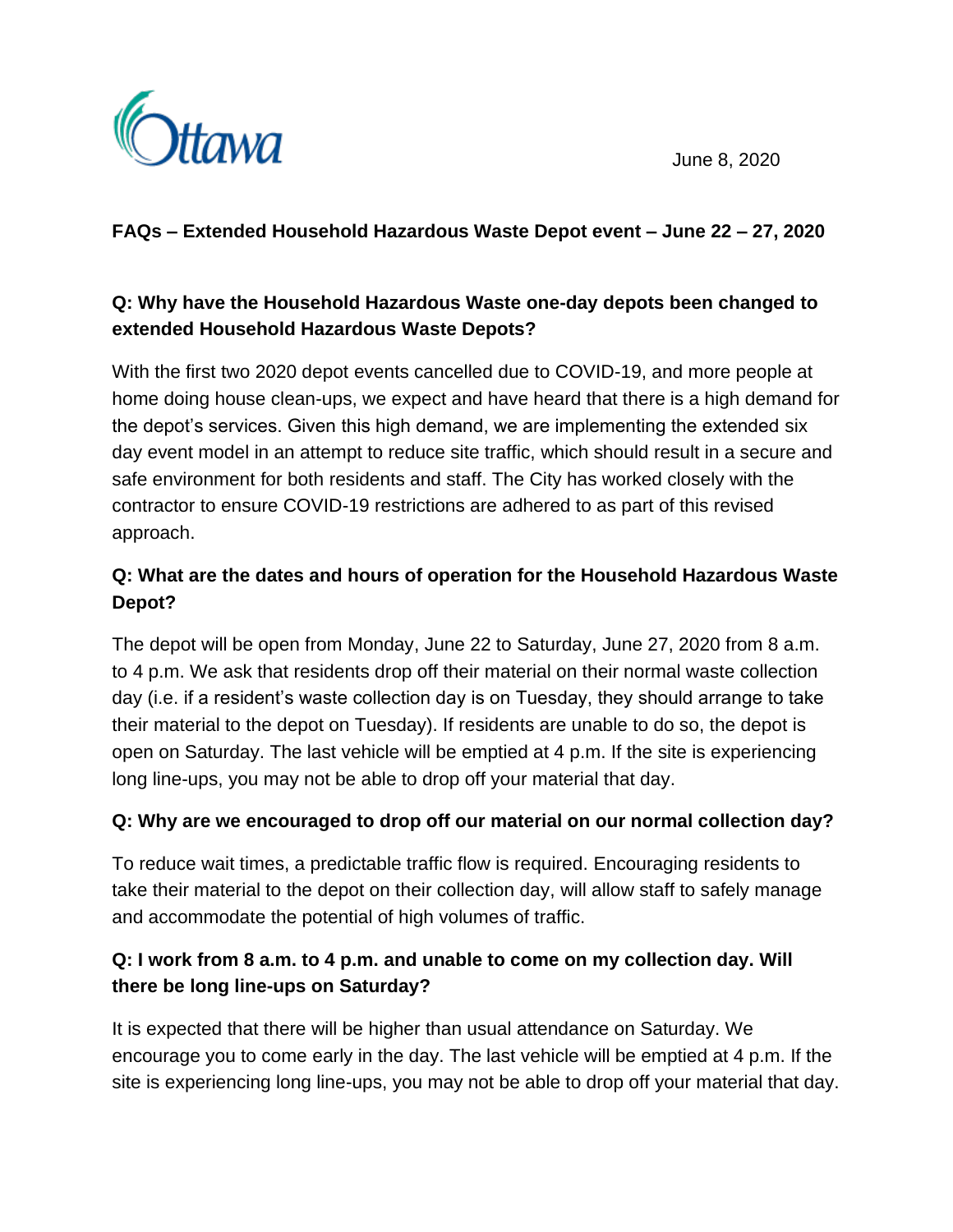## **Q: Are staff monitoring or enforcing the collection day approach?**

While staff will not be monitoring or enforcing the request for residents to drop-off material on their regular collection day, we kindly ask residents to comply with this request to ensure that traffic flows do not become problematic.

### **Q: The first extended Household Hazardous Waste Depot is located at 3100 Conroy Road. Where and when will the other two events take place?**

At this time, staff are working with the contractor on securing dates and locations for the remaining two extended Household Hazardous Waste Depot events. A key consideration in reviewing locations will be the aim of providing full city-wide coverage as best as possible given the restrictions on site requirements. Details on these events will be made available once they have been confirmed. We suggest you visit [ottawa.ca/hhw](https://ottawa.ca/en/garbage-and-recycling/hazardous-waste-and-special-items) for updates.

## **Q: Why was 3100 Conroy Road selected as one of the sites for the Household Hazardous Waste Depot?**

3100 Conroy Road was selected since it meets the essential criteria to safely receive hazardous waste in a public venue. Locations for Hazardous Waste Depots require large square footage in order to accommodate traffic, equipment and staff. The sites must also be secure. The City decided to use its snow disposal facility as they provide the space needed, have only one point of entry and exit and the site can be secured after hours.

### **Q: Can I sort materials on site, and how should things be packaged?**

No. You will not be able to sort your material on site. Residents must remain in their vehicle at all times. Staff will remove the material from the trunk of the vehicle by complying to restrictions of physical distancing. Materials can be packaged in bins, totes, or cardboard boxes.

### **Q: Why are my bins, totes and or gas cans not returned after my drop off?**

Bins, totes and or gas cans will not be returned in order to minimize the physical contact with residents. This policy addresses the recommendations made by the Public Health Agency of Canada and Ottawa Public Health regarding physical distancing. Residents using cardboard boxes to transport their material, are asked to line the cardboard box with a garbage bag for possible leaks.